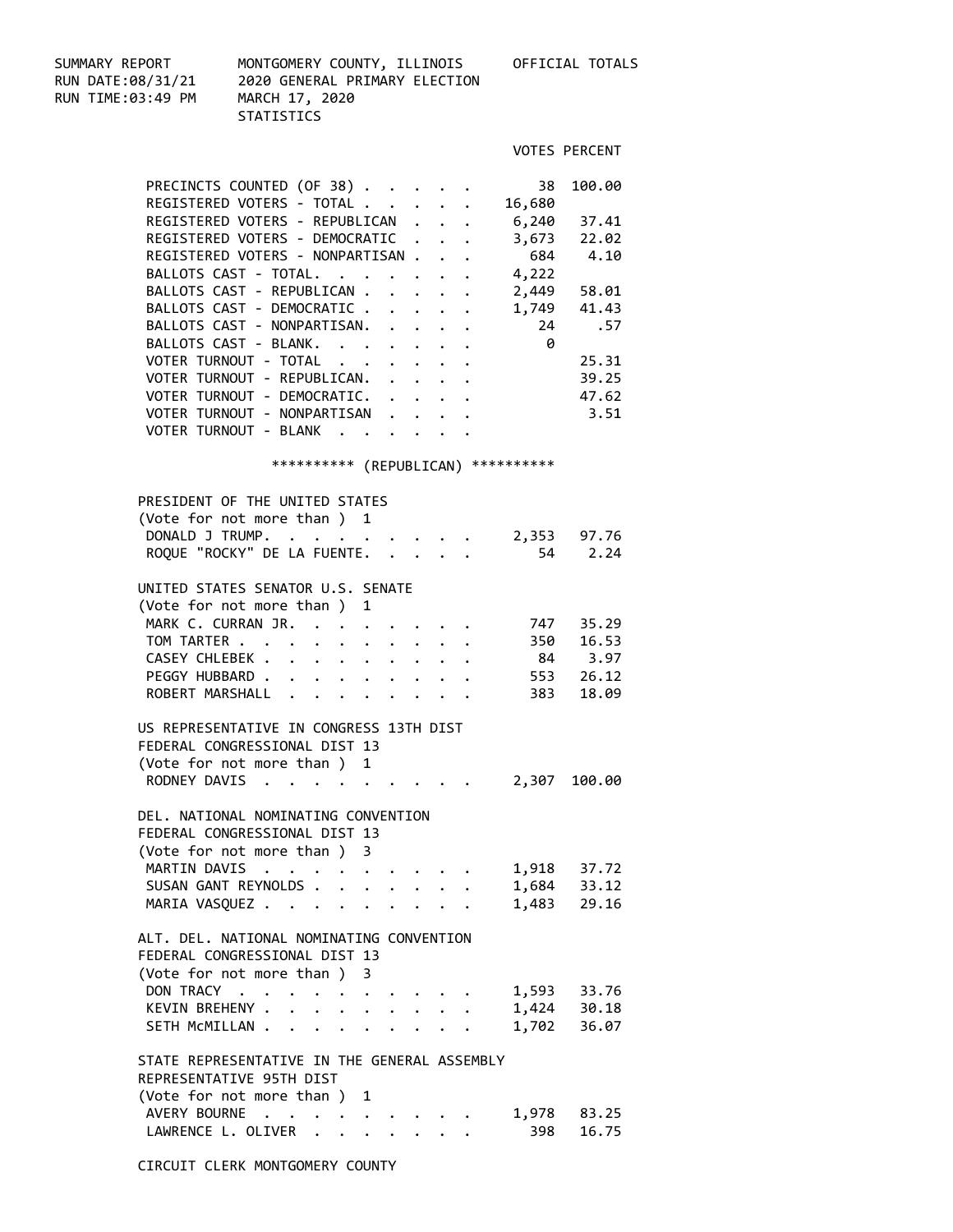| (Vote for not more than) 1<br>HOLLY LEMONS .                                                     |           |                      |                                 |                      |                | 2,295 100.00   |
|--------------------------------------------------------------------------------------------------|-----------|----------------------|---------------------------------|----------------------|----------------|----------------|
| STATE'S ATTY MONTGOMERY COUNTY<br>(Vote for not more than) 1                                     |           |                      |                                 |                      |                |                |
| ANDREW AFFRUNTI<br>$\cdot$ $\cdot$                                                               |           |                      |                                 |                      | 2,112          | 100.00         |
| CORONER MONTGOMERY COUNTY<br>(Vote for not more than )                                           |           | 1                    |                                 |                      |                |                |
| RANDY LEETHAM                                                                                    |           |                      |                                 |                      | 2,212          | 100.00         |
| COUNTY BOARD MEMBER DISTRICT 1                                                                   |           |                      |                                 |                      |                |                |
| (Vote for not more than)<br>CONNIE TAYLOR BECK                                                   |           | 2                    |                                 |                      | 277            | 51.30          |
| JEREMY L. JONES                                                                                  |           | $\bullet$            |                                 |                      | 263            | 48.70          |
| COUNTY BOARD MEMBER DISTRICT 2<br>(Vote for not more than) 2                                     |           |                      |                                 |                      |                |                |
| GENE MILES .                                                                                     |           |                      |                                 |                      | 245            | 37.35          |
| JIM HAVERA .                                                                                     |           |                      |                                 |                      | 220            | 33.54          |
| <b>CHUCK GRADEN</b><br>$\sim 100$ km s $^{-1}$<br>$\bullet$                                      | $\bullet$ |                      |                                 |                      | 191            | 29.12          |
| COUNTY BOARD MEMBER DISTRICT 3                                                                   |           |                      |                                 |                      |                |                |
| (Vote for not more than ) 1                                                                      |           |                      |                                 |                      |                |                |
| DOUG DONALDSON.                                                                                  |           |                      |                                 |                      | 402            | 100.00         |
| COUNTY BOARD MEMBER DISTRICT 4                                                                   |           |                      |                                 |                      |                |                |
| (Vote for not more than ) 1<br>NO CANDIDATE FILED                                                |           |                      |                                 |                      | 0              |                |
|                                                                                                  |           |                      |                                 |                      |                |                |
| COUNTY BOARD MEMBER DISTRICT 5                                                                   |           |                      |                                 |                      |                |                |
| (Vote for not more than ) 2<br>RUSSELL BEASON.                                                   |           |                      |                                 |                      | 201            | 100.00         |
| COUNTY BOARD MEMBER DISTRICT 6                                                                   |           |                      |                                 |                      |                |                |
| (Vote for not more than ) 1<br>BEVERLY A. McCOY                                                  |           |                      |                                 |                      | 331            | 100.00         |
| COUNTY BOARD MEMBER DISTRICT 7                                                                   |           |                      |                                 |                      |                |                |
| (Vote for not more than )                                                                        |           | 2                    |                                 |                      |                |                |
| ANDY RITCHIE                                                                                     |           |                      |                                 |                      |                | 270 100.00     |
| JUDGE OF THE SUPREME COURT                                                                       |           |                      |                                 |                      |                |                |
| SUPREME JUDICIAL DISTRICT 5 (KARMEIER)<br>(Vote for not more than ) 1                            |           |                      |                                 |                      |                |                |
| DAVID K. OVERSTREET                                                                              |           |                      |                                 |                      |                | 1,588 75.91    |
| JOHN B. BARBERIS, JR. .                                                                          |           | $\ddot{\phantom{a}}$ |                                 | $\ddot{\phantom{a}}$ | 504            | 24.09          |
| JUDGE OF THE APPELLATE COURT                                                                     |           |                      |                                 |                      |                |                |
| APPELLATE JUDICIAL DISTRICT 5 (CHAPMAN)                                                          |           |                      |                                 |                      |                |                |
| (Vote for not more than ) 1<br>MARK M. BOIE                                                      |           |                      |                                 |                      |                |                |
| KATHERINE RUOCCO                                                                                 |           |                      | $\cdot$ $\cdot$ $\cdot$ $\cdot$ |                      | 1,020<br>1,035 | 49.64<br>50.36 |
|                                                                                                  |           |                      |                                 |                      |                |                |
| PRECINCT COMMITTEEPERSON AUDUBON<br>(Vote for not more than ) 1                                  |           |                      |                                 |                      |                |                |
| NO CANDIDATE FILED                                                                               |           |                      |                                 |                      | 0              |                |
| PRECINCT COMMITTEEPERSON BOIS D'ARC                                                              |           |                      |                                 |                      |                |                |
| (Vote for not more than ) 1                                                                      |           |                      |                                 |                      |                |                |
| JIM ALLEN<br>$\sim$<br>$\mathcal{A}=\mathcal{A}=\mathcal{A}=\mathcal{A}=\mathcal{A}=\mathcal{A}$ |           |                      |                                 |                      | 50             | 100.00         |
| PRECINCT COMMITTEEPERSON BUTLER GROVE                                                            |           |                      |                                 |                      |                |                |
| (Vote for not more than )                                                                        |           | 1                    |                                 |                      |                |                |
| NO CANDIDATE FILED                                                                               |           |                      |                                 |                      | 0              |                |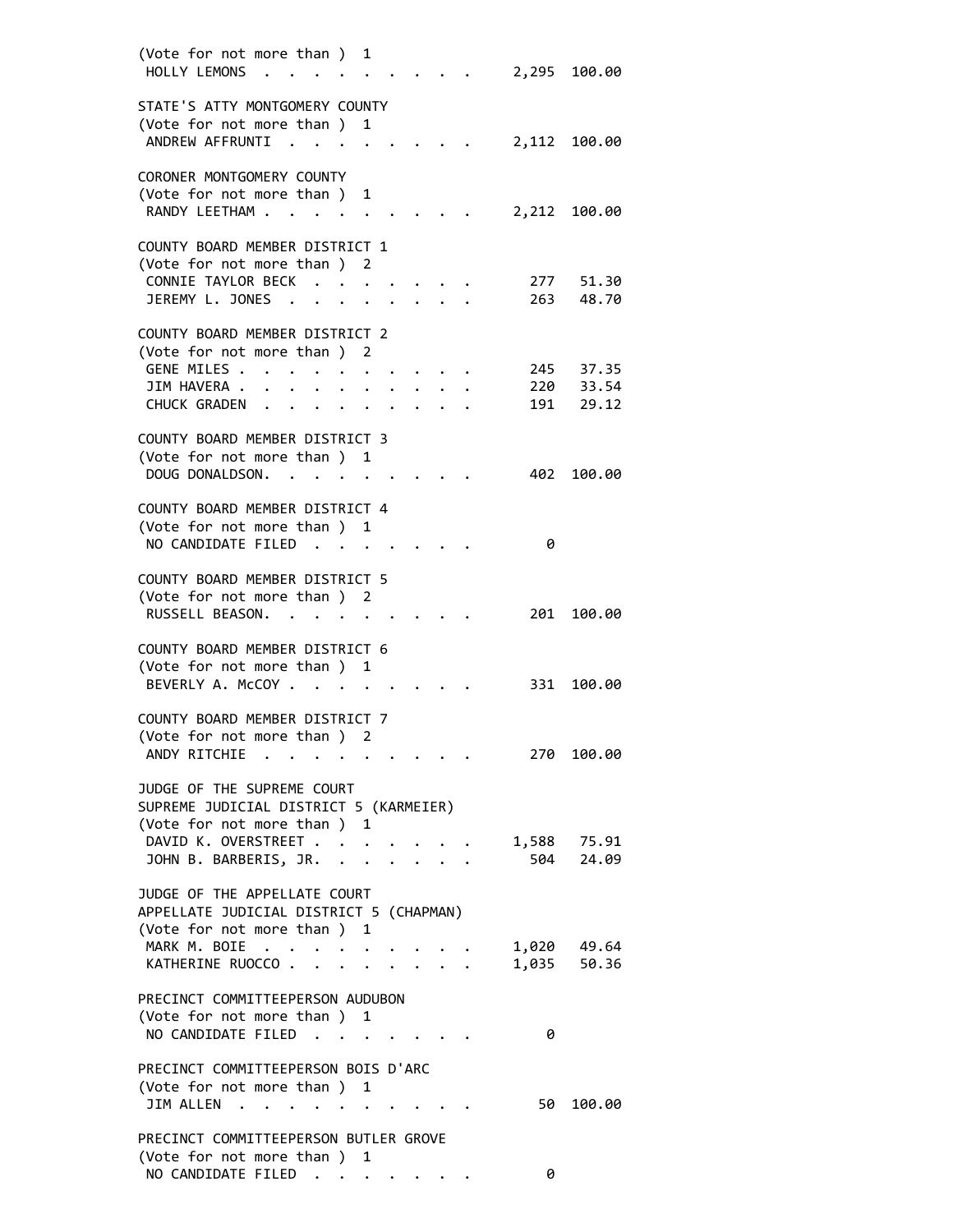| PRECINCT COMMITTEEPERSON EAST FORK 1<br>(Vote for not more than ) 1 |                      |                                                                  |  |      |           |
|---------------------------------------------------------------------|----------------------|------------------------------------------------------------------|--|------|-----------|
| NO CANDIDATE FILED                                                  |                      |                                                                  |  | 0    |           |
| PRECINCT COMMITTEEPERSON EAST FORK 2                                |                      |                                                                  |  |      |           |
| (Vote for not more than) 1<br>ROBERTA MEYER                         |                      |                                                                  |  | 13   | 100.00    |
| PRECINCT COMMITTEEPERSON EAST FORK 3                                |                      |                                                                  |  |      |           |
| (Vote for not more than ) 1<br>BRADFORD A. OZEE                     |                      |                                                                  |  | 64   | 100.00    |
| PRECINCT COMMITTEEPERSON FILLMORE CONSOLIDATED                      |                      |                                                                  |  |      |           |
| (Vote for not more than ) 1<br>NO CANDIDATE FILED                   |                      |                                                                  |  | 0    |           |
| PRECINCT COMMITTEEPERSON GRISHAM 1                                  |                      |                                                                  |  |      |           |
| (Vote for not more than ) 1                                         |                      |                                                                  |  |      |           |
| NO CANDIDATE FILED                                                  |                      |                                                                  |  | 0    |           |
| PRECINCT COMMITTEEPERSON GRISHAM 2                                  |                      |                                                                  |  |      |           |
| (Vote for not more than) 1<br>NO CANDIDATE FILED                    |                      |                                                                  |  | 0    |           |
|                                                                     | $\ddot{\phantom{0}}$ |                                                                  |  |      |           |
| PRECINCT COMMITTEEPERSON HARVEL                                     |                      |                                                                  |  |      |           |
| (Vote for not more than ) 1<br>NO CANDIDATE FILED.                  |                      |                                                                  |  | 0    |           |
|                                                                     |                      |                                                                  |  |      |           |
| PRECINCT COMMITTEEPERSON HILLSBORO 1                                |                      |                                                                  |  |      |           |
| (Vote for not more than ) 1<br>TERRY L. RICHMOND.                   |                      |                                                                  |  | 55   | 100.00    |
|                                                                     |                      |                                                                  |  |      |           |
| PRECINCT COMMITTEEPERSON HILLSBORO 2                                |                      |                                                                  |  |      |           |
| (Vote for not more than ) 1<br>MARK R. HUGHES.                      |                      |                                                                  |  | 57   | 100.00    |
| PRECINCT COMMITTEEPERSON HILLSBORO 3                                |                      |                                                                  |  |      |           |
| (Vote for not more than ) 1<br>LYLE R. "DICK" JAMES.                |                      |                                                                  |  | 112  |           |
|                                                                     |                      |                                                                  |  |      | 100.00    |
| PRECINCT COMMITTEEPERSON HILLSBORO 4                                |                      |                                                                  |  |      |           |
| (Vote for not more than ) 1<br>BEVERLY A. McCOY                     |                      |                                                                  |  |      | 41 100.00 |
|                                                                     |                      |                                                                  |  |      |           |
| PRECINCT COMMITTEEPERSON HILLSBORO 5<br>(Vote for not more than ) 1 |                      |                                                                  |  |      |           |
| JIM VAZZI                                                           |                      |                                                                  |  | 80 - | 100.00    |
|                                                                     |                      |                                                                  |  |      |           |
| PRECINCT COMMITTEEPERSON HILLSBORO 6<br>(Vote for not more than ) 1 |                      |                                                                  |  |      |           |
| NO CANDIDATE FILED.                                                 |                      |                                                                  |  | 0    |           |
| PRECINCT COMMITTEEPERSON IRVING                                     |                      |                                                                  |  |      |           |
| (Vote for not more than ) 1<br>KIRBY K. FURNESS                     |                      |                                                                  |  |      | 78 56.12  |
| JAMES E. JONES.                                                     |                      |                                                                  |  | 61   | 43.88     |
| PRECINCT COMMITTEEPERSON NOKOMIS 1                                  |                      |                                                                  |  |      |           |
| (Vote for not more than ) 1                                         |                      |                                                                  |  |      |           |
| NO CANDIDATE FILED                                                  |                      |                                                                  |  | 0    |           |
| PRECINCT COMMITTEEPERSON NOKOMIS 2                                  |                      |                                                                  |  |      |           |
| (Vote for not more than )<br>NO CANDIDATE FILED                     |                      | 1<br>$\mathbf{z} = \mathbf{z} + \mathbf{z}$ , where $\mathbf{z}$ |  | 0    |           |
|                                                                     |                      |                                                                  |  |      |           |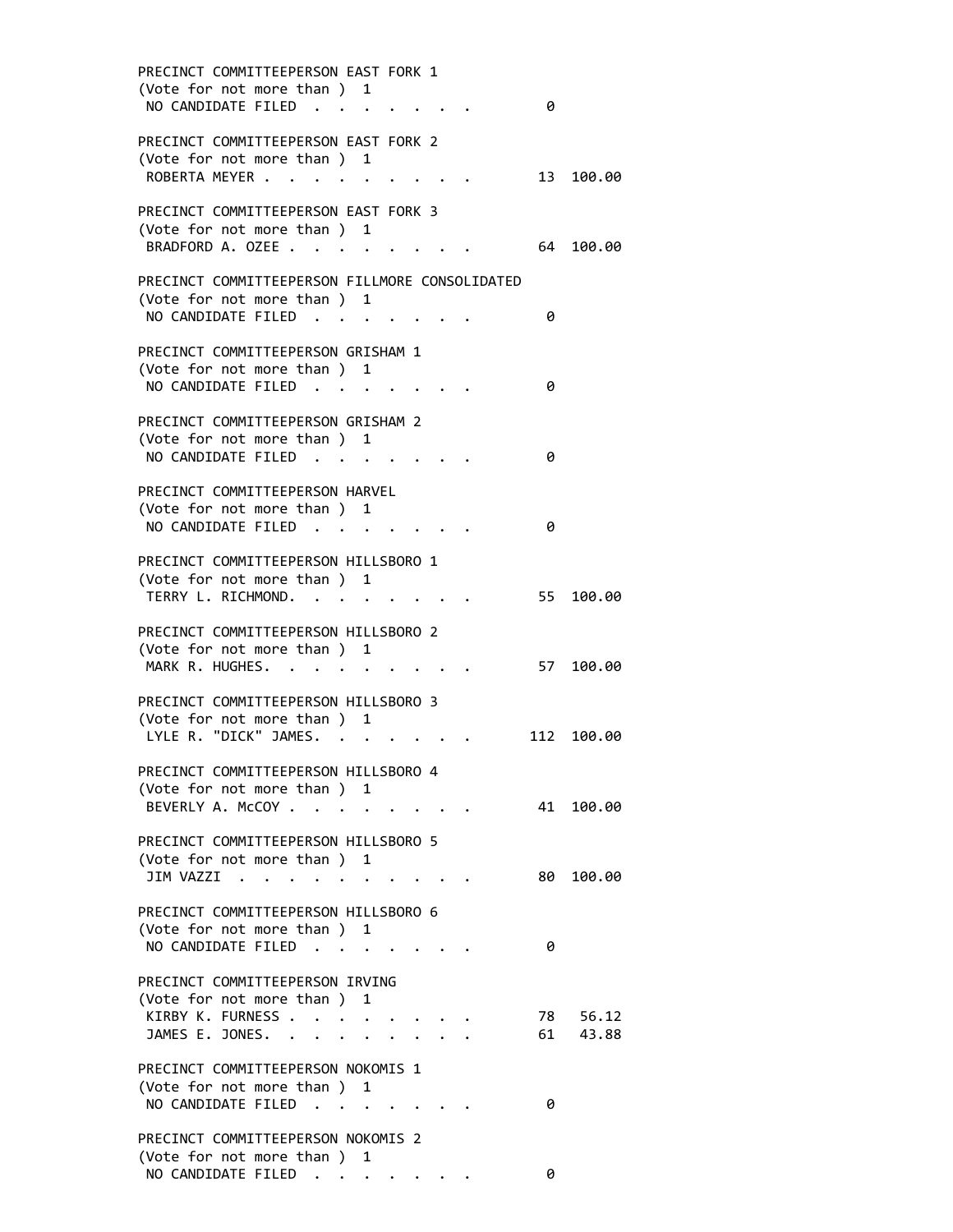| PRECINCT COMMITTEEPERSON NOKOMIS 3<br>(Vote for not more than) 1<br>NO CANDIDATE FILED.<br>$\sim$ $\sim$                                                                                                    | 0   |        |
|-------------------------------------------------------------------------------------------------------------------------------------------------------------------------------------------------------------|-----|--------|
| PRECINCT COMMITTEEPERSON NOKOMIS 4<br>(Vote for not more than)<br>1                                                                                                                                         |     |        |
| JIM HAVERA .<br>$\sim$ $\sim$<br>$\sim$ $\sim$ $\sim$ $\sim$                                                                                                                                                | 70  | 100.00 |
| PRECINCT COMMITTEEPERSON NORTH LITCHFIELD 1<br>(Vote for not more than ) 1<br>CONNIE TAYLOR BECK                                                                                                            | 87  | 100.00 |
| PRECINCT COMMITTEEPERSON NORTH LITCHFIELD 2<br>(Vote for not more than) 1<br>NO CANDIDATE FILED                                                                                                             | 0   |        |
| PRECINCT COMMITTEEPERSON NORTH LITCHFIELD 3<br>(Vote for not more than) 1<br>CURT FAAS                                                                                                                      | 46  | 100.00 |
| PRECINCT COMMITTEEPERSON NORTH LITCHFIELD 4<br>(Vote for not more than )<br>1<br>NO CANDIDATE FILED<br>$\sim$<br><b>Contract Contract Contract</b>                                                          | 0   |        |
| PRECINCT COMMITTEEPERSON NORTH LITCHFIELD 5<br>(Vote for not more than ) 1<br>NO CANDIDATE FILED                                                                                                            | 0   |        |
| PRECINCT COMMITTEEPERSON NORTH LITCHFIELD 6<br>(Vote for not more than ) 1<br>NO CANDIDATE FILED                                                                                                            | 0   |        |
| PRECINCT COMMITTEEPERSON PITMAN<br>(Vote for not more than) 1<br>JEREMY L. JONES                                                                                                                            | 29  | 100.00 |
| PRECINCT COMMITTEEPERSON RAYMOND<br>(Vote for not more than)<br>1<br>TIMOTHY J. MIZERA.<br>$\bullet$                                                                                                        | 116 | 100.00 |
| PRECINCT COMMITTEEPERSON ROUNTREE<br>(Vote for not more than) 1<br>NO CANDIDATE FILED                                                                                                                       | 0   |        |
| PRECINCT COMMITTEEPERSON SOUTH LITCHFIELD 1<br>(Vote for not more than ) 1<br>BILL BERGEN.<br>$\mathcal{A}=\mathcal{A}=\mathcal{A}=\mathcal{A}=\mathcal{A}=\mathcal{A}=\mathcal{A}=\mathcal{A}=\mathcal{A}$ | 48  | 100.00 |
| PRECINCT COMMITTEEPERSON SOUTH LITCHFIELD 2<br>(Vote for not more than) 1<br>MARCIA E. SAILSBURY                                                                                                            | 42  | 100.00 |
| PRECINCT COMMITTEEPERSON SOUTH LITCHFIELD 3<br>(Vote for not more than ) 1<br>NO CANDIDATE FILED                                                                                                            | 0   |        |
| PRECINCT COMMITTEEPERSON SOUTH LITCHFIELD 4<br>(Vote for not more than) 1<br>KENNETH GAFFNEY                                                                                                                | 50  | 100.00 |
| PRECINCT COMMITTEEPERSON WALSHVILLE<br>(Vote for not more than ) 1<br>NO CANDIDATE FILED                                                                                                                    | 0   |        |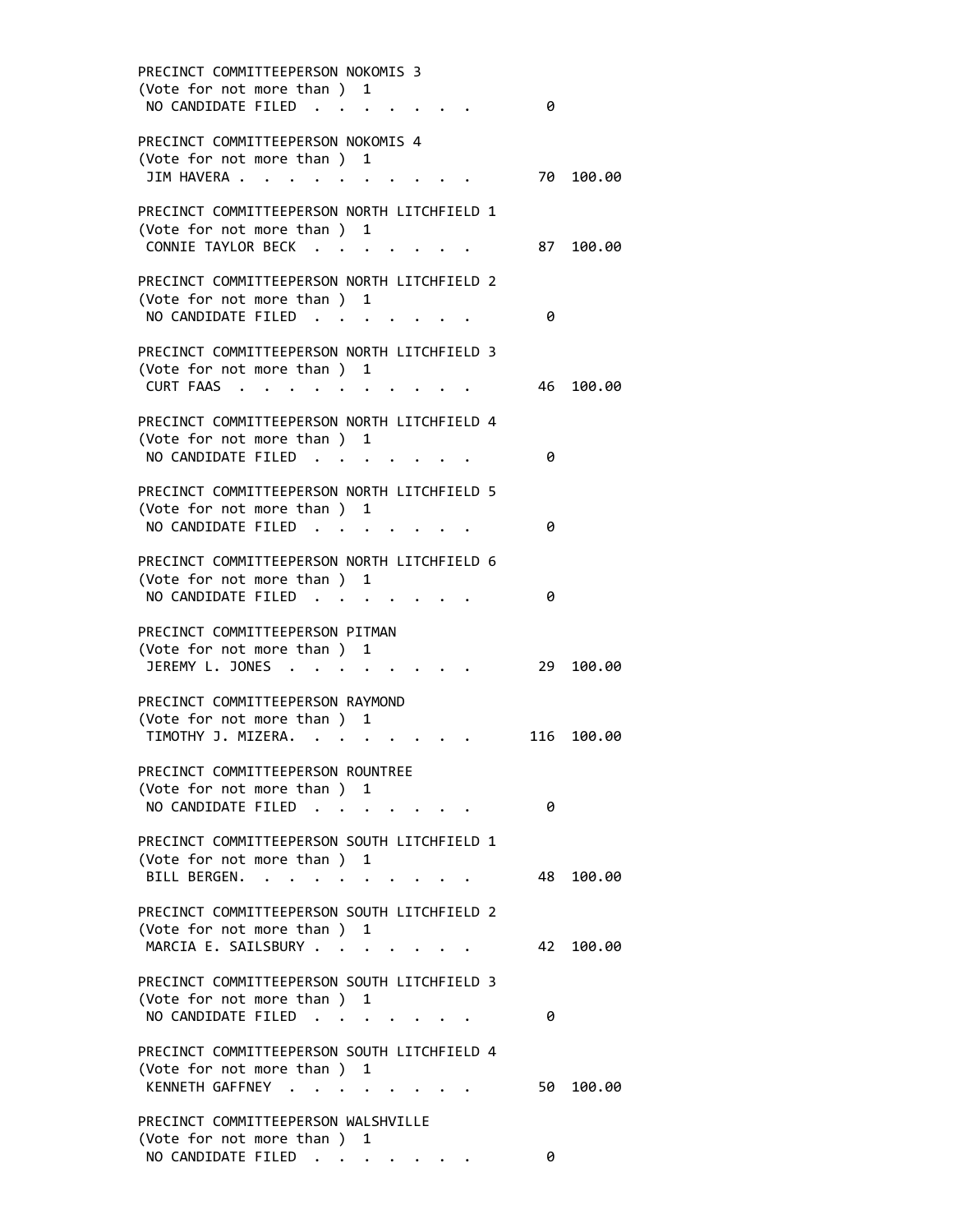| PRECINCT COMMITTEEPERSON WITT 1                                                                  |                                                                 |                                              |                      |                      |                         |                        |
|--------------------------------------------------------------------------------------------------|-----------------------------------------------------------------|----------------------------------------------|----------------------|----------------------|-------------------------|------------------------|
| (Vote for not more than ) 1                                                                      |                                                                 |                                              |                      |                      |                         |                        |
| DONNA J. YESKE.                                                                                  |                                                                 |                                              |                      |                      |                         | 63 100.00              |
|                                                                                                  |                                                                 |                                              |                      |                      |                         |                        |
| PRECINCT COMMITTEEPERSON WITT 2                                                                  |                                                                 |                                              |                      |                      |                         |                        |
| (Vote for not more than ) 1                                                                      |                                                                 |                                              |                      |                      |                         |                        |
| NO CANDIDATE FILED                                                                               |                                                                 |                                              |                      |                      | 0                       |                        |
| PRECINCT COMMITTEEPERSON ZANESVILLE                                                              |                                                                 |                                              |                      |                      |                         |                        |
| (Vote for not more than )                                                                        | 1                                                               |                                              |                      |                      |                         |                        |
| NO CANDIDATE FILED.<br><b>Contract Contract</b>                                                  |                                                                 |                                              |                      |                      | 0                       |                        |
|                                                                                                  |                                                                 |                                              |                      |                      |                         |                        |
| *********** (DEMOCRATIC) **********                                                              |                                                                 |                                              |                      |                      |                         |                        |
|                                                                                                  |                                                                 |                                              |                      |                      |                         |                        |
| PRESIDENT OF THE UNITED STATES                                                                   |                                                                 |                                              |                      |                      |                         |                        |
| (Vote for not more than)                                                                         | 1                                                               |                                              |                      |                      |                         |                        |
| AMY J. KLOBUCHAR .                                                                               |                                                                 |                                              |                      |                      | 35                      | 2.03                   |
| DEVAL PATRICK<br>$\ddot{\phantom{0}}$                                                            |                                                                 |                                              |                      |                      | $\overline{\mathbf{3}}$ | .17                    |
| BERNIE SANDERS.<br>$\bullet$ .                                                                   |                                                                 |                                              |                      |                      | 418                     | 24.26                  |
| JOSEPH R. BIDEN                                                                                  |                                                                 |                                              |                      |                      |                         | 1,151 66.80<br>57 3.31 |
| MICHAEL R. BLOOMBERG.                                                                            |                                                                 |                                              |                      |                      |                         |                        |
| ELIZABETH WARREN                                                                                 | $\mathbf{L}^{\text{max}}$                                       | $\ddot{\phantom{0}}$                         |                      |                      | 24                      | 1.39                   |
| PETE BUTTIGIEG.<br>$\cdots$                                                                      |                                                                 | $\ddot{\phantom{0}}$                         |                      | $\cdot$ 14           |                         | .81                    |
| TOM STEYER                                                                                       | $\ddot{\phantom{0}}$                                            |                                              |                      |                      | $\overline{\mathbf{1}}$ | .06                    |
| ANDREW YANG.                                                                                     |                                                                 |                                              |                      |                      | $6\overline{6}$         | .35                    |
| MICHAEL BENNET. .<br>$\bullet$ .<br><br><br><br><br><br><br><br><br><br><br><br><br><br><br><br> | $\bullet$ .<br><br><br><br><br><br><br><br><br><br><br><br><br> |                                              |                      |                      | 0                       |                        |
| JOHN K. DELANEY                                                                                  |                                                                 |                                              |                      |                      | $\overline{2}$          | .12                    |
| TULSI GABBARD .                                                                                  |                                                                 |                                              |                      |                      | $6\overline{6}$         | .35                    |
| CORY BOOKER. .                                                                                   |                                                                 |                                              |                      |                      | 6                       | .35                    |
| UNITED STATES SENATOR U.S. SENATE                                                                |                                                                 |                                              |                      |                      |                         |                        |
| (Vote for not more than )                                                                        | $\mathbf{1}$                                                    |                                              |                      |                      |                         |                        |
| RICHARD J. DURBIN.                                                                               |                                                                 |                                              |                      |                      |                         | 1,502 100.00           |
|                                                                                                  |                                                                 |                                              |                      |                      |                         |                        |
| US REPRESENTATIVE IN CONGRESS 13TH DIST                                                          |                                                                 |                                              |                      |                      |                         |                        |
| FEDERAL CONGRESSIONAL DIST 13                                                                    |                                                                 |                                              |                      |                      |                         |                        |
| (Vote for not more than )                                                                        | 1                                                               |                                              |                      |                      |                         |                        |
| BETSY DIRKSEN LONDRIGAN.                                                                         | $\ddot{\phantom{0}}$                                            |                                              |                      |                      | 1,240                   | 78.23                  |
| STEFANIE SMITH.                                                                                  |                                                                 |                                              |                      |                      | 345                     | 21.77                  |
|                                                                                                  |                                                                 |                                              |                      |                      |                         |                        |
| DEL. NATIONAL NOMINATING CONVENTION                                                              |                                                                 |                                              |                      |                      |                         |                        |
| FEDERAL CONGRESSIONAL DIST 13                                                                    |                                                                 |                                              |                      |                      |                         |                        |
| (Vote for not more than) 5                                                                       |                                                                 |                                              |                      |                      |                         |                        |
| TERESA BRENNAN.<br>$\mathbf{L}$<br>$\ddot{\phantom{0}}$                                          |                                                                 |                                              |                      |                      | 126                     | 1.86                   |
| GABRIELA ROMERO<br>$\ddot{\phantom{0}}$                                                          |                                                                 |                                              |                      |                      | 96                      | 1.42                   |
| KHALED MESSAI                                                                                    | $\ddot{\phantom{a}}$                                            | $\ddot{\phantom{0}}$<br>$\ddot{\phantom{0}}$ | $\mathbf{L}$         |                      | 64                      | .94                    |
| MICHELLE PAUL                                                                                    | $\ddot{\phantom{a}}$                                            | $\ddot{\phantom{0}}$<br>$\ddot{\phantom{0}}$ | $\mathbf{L}$         |                      | 172                     | 2.54                   |
| MICHAEL FRERICHS .<br>$\ddot{\phantom{a}}$<br>$\ddot{\phantom{0}}$                               | $\ddot{\phantom{a}}$                                            | $\ddot{\phantom{a}}$<br>$\ddot{\phantom{0}}$ | $\ddot{\phantom{0}}$ |                      | 159                     | 2.35                   |
| EMMA TODD<br>$\sim$<br>$\sim$ $\sim$ $\sim$<br>$\ddot{\phantom{0}}$<br>$\ddot{\phantom{0}}$      | $\ddot{\phantom{0}}$                                            | $\ddot{\phantom{a}}$<br>$\bullet$            | $\ddot{\phantom{0}}$ | $\ddot{\phantom{a}}$ | 163                     | 2.41                   |
| CRAIG COLBROOK.<br>$\ddot{\phantom{a}}$<br>$\ddot{\phantom{0}}$<br>$\ddot{\phantom{0}}$          | $\ddot{\phantom{0}}$                                            | $\ddot{\phantom{0}}$<br>$\ddot{\phantom{0}}$ |                      |                      | 106                     | 1.56                   |
| LISA M. STANLEY .<br>$\ddot{\phantom{a}}$<br>$\ddot{\phantom{a}}$                                |                                                                 | $\ddot{\phantom{0}}$                         |                      |                      | 174                     | 2.57                   |
| SUE SCHERER. .<br>$\ddotsc$                                                                      |                                                                 | $\ddot{\phantom{0}}$                         |                      |                      | 952                     | 14.05                  |
| CHUCK NAPIER<br>$\sim$ $\sim$<br>$\ddot{\phantom{0}}$                                            |                                                                 | $\ddot{\phantom{a}}$<br>$\ddot{\phantom{a}}$ | $\ddot{\phantom{0}}$ |                      | 1,020                   | 15.05                  |
| ELLEN SCHANZLE-HASKINS .                                                                         | $\ddot{\phantom{a}}$                                            | $\ddot{\phantom{0}}$<br>$\mathbf{L}$         | $\mathbf{L}$         | $\ddot{\phantom{a}}$ | 924                     | 13.64                  |
| MARK ROBERT MADDOCK                                                                              | $\ddot{\phantom{0}}$                                            | $\ddot{\phantom{0}}$<br>$\ddot{\phantom{0}}$ | $\mathbf{r}$         |                      | 905                     | 13.36                  |
| ADA OWENS<br>$\cdot$ $\cdot$<br>$\cdots$ $\cdots$                                                | $\ddot{\phantom{0}}$                                            | $\ddot{\phantom{0}}$<br>$\ddot{\phantom{0}}$ | $\ddot{\phantom{0}}$ |                      | 683                     | 10.08                  |
| CAROL AMMONS .<br>$\mathbf{L} = \mathbf{L}$<br>$\bullet$ .                                       | $\ddot{\phantom{0}}$                                            | $\ddot{\phantom{a}}$<br>$\bullet$            |                      | $\ddot{\phantom{a}}$ | 223                     | 3.29                   |
| JENN CARRILLO.<br>$\sim$<br>$\ddot{\phantom{0}}$<br>$\sim$ $\sim$                                | $\ddot{\phantom{0}}$                                            | $\ddot{\phantom{0}}$                         |                      |                      | 240                     | 3.54                   |
| PAMELLA GRONEMEYER<br>$\ddot{\phantom{a}}$                                                       | $\ddot{\phantom{a}}$                                            | $\ddot{\phantom{0}}$                         |                      |                      | 233                     | 3.44                   |
| ALLAN M. AXELROD .<br>$\ddot{\phantom{a}}$<br>$\ddot{\phantom{0}}$                               |                                                                 | $\ddot{\phantom{0}}$                         |                      |                      | 201                     | 2.97                   |
| <b>BRIAN WILENS</b><br>$\ddot{\phantom{0}}$<br>$\ddot{\phantom{0}}$                              |                                                                 | $\ddot{\phantom{a}}$                         | $\ddot{\phantom{0}}$ | $\ddot{\phantom{a}}$ | 197                     | 2.91                   |
| CAROL McCLAINE.<br>$\ddot{\phantom{a}}$<br>$\ddot{\phantom{1}}$                                  | $\ddot{\phantom{0}}$                                            | $\ddot{\phantom{0}}$<br>$\ddot{\phantom{0}}$ | $\mathbf{L}$         | $\ddot{\phantom{a}}$ | 31                      | .46                    |
| JOHN BERGEE.<br>$\mathbf{r}$ , $\mathbf{r}$ , $\mathbf{r}$ , $\mathbf{r}$                        | $\ddot{\phantom{a}}$                                            | $\ddot{\phantom{0}}$                         | $\ddot{\phantom{0}}$ | $\ddot{\phantom{1}}$ | 30                      | .44                    |
| ANNE M. HEILES. .<br>$\ddot{\phantom{0}}$<br>$\ddot{\phantom{0}}$                                | $\ddot{\phantom{a}}$                                            | $\ddot{\phantom{0}}$<br>$\ddot{\phantom{0}}$ | $\ddot{\phantom{0}}$ |                      | 33                      | .49                    |
| CARL ERNEST KASTEN<br>$\mathbf{L}$<br>$\ddot{\phantom{0}}$                                       | $\ddot{\phantom{0}}$                                            | $\ddot{\phantom{0}}$<br>$\ddot{\phantom{0}}$ |                      | $\ddot{\phantom{a}}$ | 44                      | .65                    |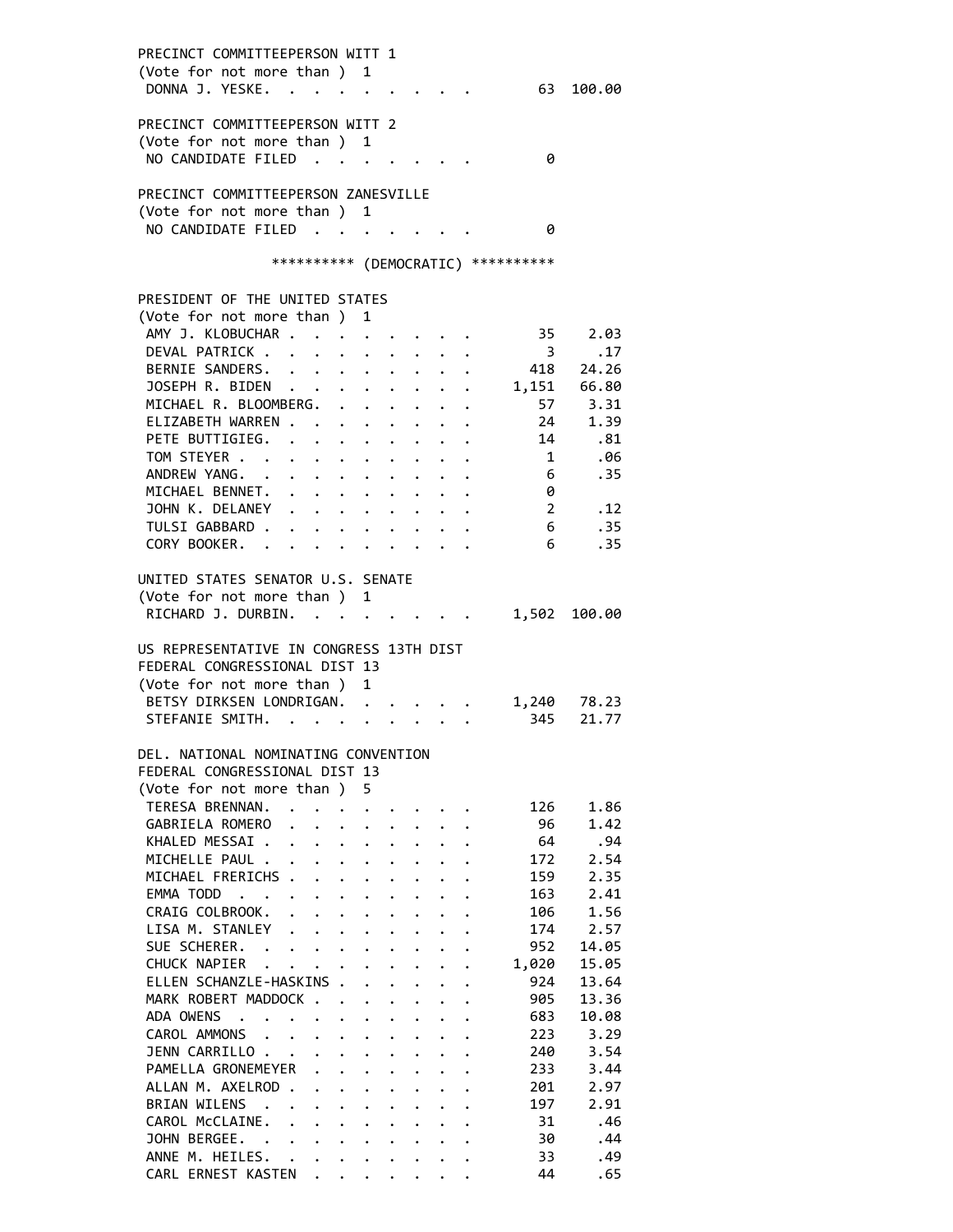STATE REPRESENTATIVE IN THE GENERAL ASSEMBLY REPRESENTATIVE 95TH DIST (Vote for not more than ) 1 CHASE WILHELM . . . . . . . . . 1,468 100.00 CIRCUIT CLERK MONTGOMERY COUNTY (Vote for not more than ) 1 NO CANDIDATE FILED . . . . . . . 0 STATE'S ATTY MONTGOMERY COUNTY (Vote for not more than ) 1 BRYANT "BUTCH" HITCHINGS . . . . . 1,518 100.00 CORONER MONTGOMERY COUNTY (Vote for not more than ) 1 NO CANDIDATE FILED . . . . . . . 0 COUNTY BOARD MEMBER DISTRICT 1 (Vote for not more than ) 2 RICKEY L. BROADDUS . . . . . . . 191 100.00 COUNTY BOARD MEMBER DISTRICT 2 (Vote for not more than ) 2 NO CANDIDATE FILED . . . . . . . 0 COUNTY BOARD MEMBER DISTRICT 3 (Vote for not more than ) 1 NO CANDIDATE FILED . . . . . . . 0 COUNTY BOARD MEMBER DISTRICT 4 (Vote for not more than ) 1 JIM MOORE . . . . . . . . . . 279 100.00 COUNTY BOARD MEMBER DISTRICT 5 (Vote for not more than ) 2 RICHARD WENDEL. . . . . . . . . 162 100.00 COUNTY BOARD MEMBER DISTRICT 6 (Vote for not more than ) 1 PAUL SELLERS . . . . . . . . . 251 100.00 COUNTY BOARD MEMBER DISTRICT 7 (Vote for not more than ) 2 TIMOTHY L. FOGLE . . . . . . . . . 204 100.00 JUDGE OF THE SUPREME COURT SUPREME JUDICIAL DISTRICT 5 (KARMEIER) (Vote for not more than ) 1 JUDY CATES . . . . . . . . . . . 1,396 100.00 JUDGE OF THE APPELLATE COURT APPELLATE JUDICIAL APPELLATE JUDICIAL DISTRICT 5 (CHAPMAN) (Vote for not more than ) 1 SARAH SMITH. . . . . . . . . . 1,372 100.00 PRECINCT COMMITTEEPERSON AUDUBON (Vote for not more than ) 1 NO CANDIDATE FILED . . . . . . . 0 PRECINCT COMMITTEEPERSON BOIS D'ARC (Vote for not more than ) 1 NO CANDIDATE FILED . . . . . . . 0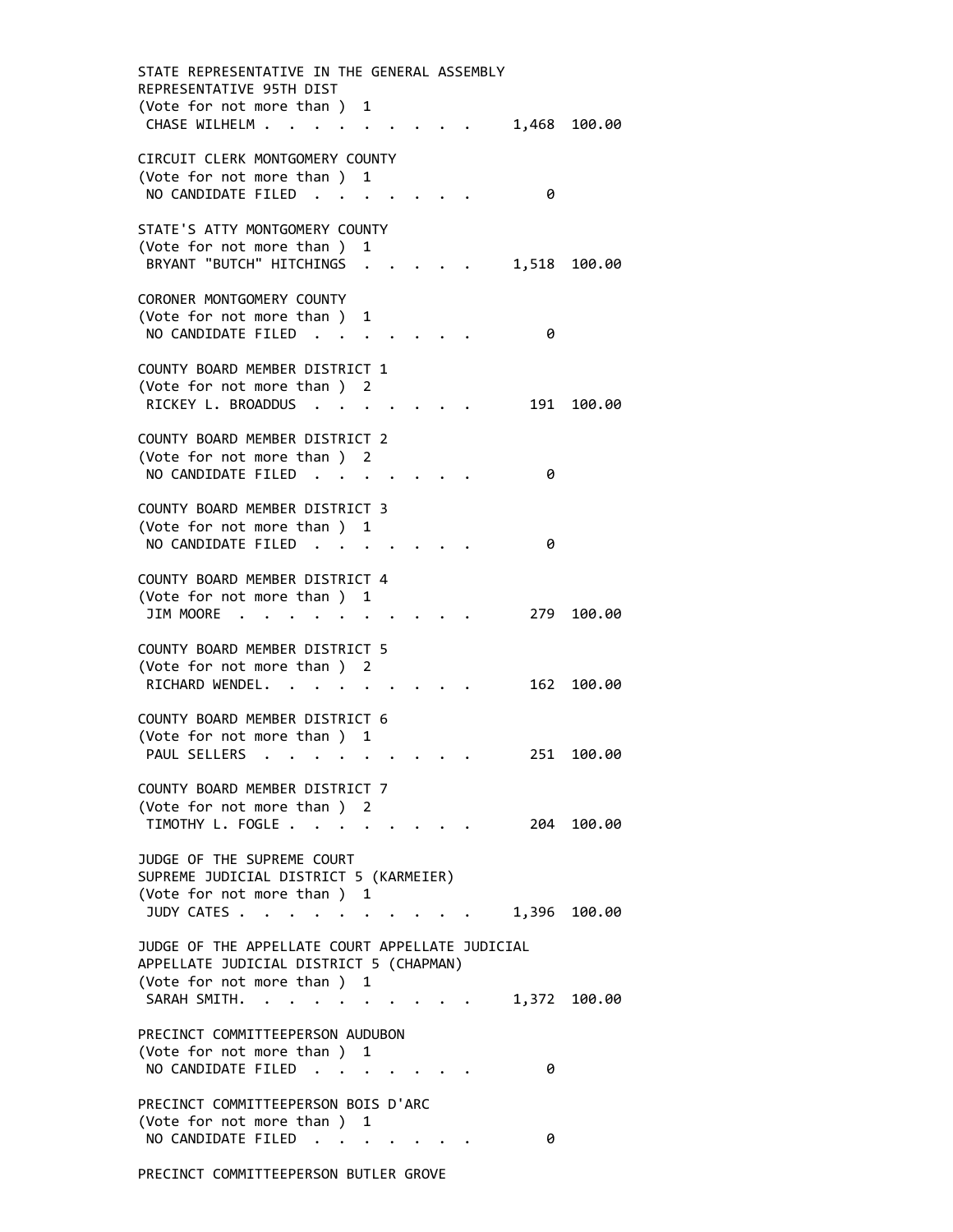| (Vote for not more than ) 1<br>NO CANDIDATE FILED                                               |                                    |                                                             |  | 0      |           |
|-------------------------------------------------------------------------------------------------|------------------------------------|-------------------------------------------------------------|--|--------|-----------|
| PRECINCT COMMITTEEPERSON EAST FORK 1<br>(Vote for not more than ) 1<br>STEPHEN VOYLES.          |                                    |                                                             |  | 60 L   | 100.00    |
| PRECINCT COMMITTEEPERSON EAST FORK 2<br>(Vote for not more than ) 1<br>NO CANDIDATE FILED.      |                                    |                                                             |  | 0      |           |
| PRECINCT COMMITTEEPERSON EAST FORK 3<br>(Vote for not more than ) 1<br>STEVEN L. TRAYLOR.       |                                    |                                                             |  | 68 -   | 100.00    |
| PRECINCT COMMITTEEPERSON FILLMORE CONSOLIDATED<br>(Vote for not more than) 1<br>JAMES M. EVANS. |                                    |                                                             |  |        | 53 100.00 |
| PRECINCT COMMITTEEPERSON GRISHAM 1<br>(Vote for not more than ) 1<br>NO CANDIDATE FILED         | $\ddot{\phantom{1}}$               | $\mathcal{L}(\mathbf{z})$ and $\mathcal{L}(\mathbf{z})$ .   |  | 0      |           |
| PRECINCT COMMITTEEPERSON GRISHAM 2<br>(Vote for not more than ) 1<br>NO CANDIDATE FILED.        |                                    |                                                             |  | 0      |           |
| PRECINCT COMMITTEEPERSON HARVEL<br>(Vote for not more than ) 1<br>NO CANDIDATE FILED            |                                    |                                                             |  | 0      |           |
| PRECINCT COMMITTEEPERSON HILLSBORO 1<br>(Vote for not more than ) 1<br>NO CANDIDATE FILED       |                                    |                                                             |  | 0      |           |
| PRECINCT COMMITTEEPERSON HILLSBORO 2<br>(Vote for not more than) 1                              |                                    |                                                             |  |        |           |
| PAUL SELLERS<br>PRECINCT COMMITTEEPERSON HILLSBORO 3<br>(Vote for not more than ) 1             | $\sim$ $\sim$ $\sim$ $\sim$ $\sim$ |                                                             |  | 41     | 100.00    |
| NO CANDIDATE FILED<br>PRECINCT COMMITTEEPERSON HILLSBORO 4<br>(Vote for not more than ) 1       |                                    |                                                             |  | 0      |           |
| NO CANDIDATE FILED<br>PRECINCT COMMITTEEPERSON HILLSBORO 5                                      | $\ddot{\phantom{1}}$               | $\mathcal{L}(\mathcal{A})$ , and $\mathcal{L}(\mathcal{A})$ |  | 0      |           |
| (Vote for not more than ) 1<br>JIM MOORE<br>$\sim$<br>PRECINCT COMMITTEEPERSON HILLSBORO 6      |                                    |                                                             |  | 97     | 100.00    |
| (Vote for not more than )<br>NO CANDIDATE FILED.<br>WRITE-IN.                                   |                                    | 1                                                           |  | 0<br>7 | 100.00    |
| PRECINCT COMMITTEEPERSON IRVING<br>(Vote for not more than ) 1<br>NO CANDIDATE FILED            |                                    |                                                             |  | 0      |           |
| PRECINCT COMMITTEEPERSON NOKOMIS 1<br>(Vote for not more than ) 1<br>NO CANDIDATE FILED.        |                                    | <b>Contract Contract Contract Contract</b>                  |  | 0      |           |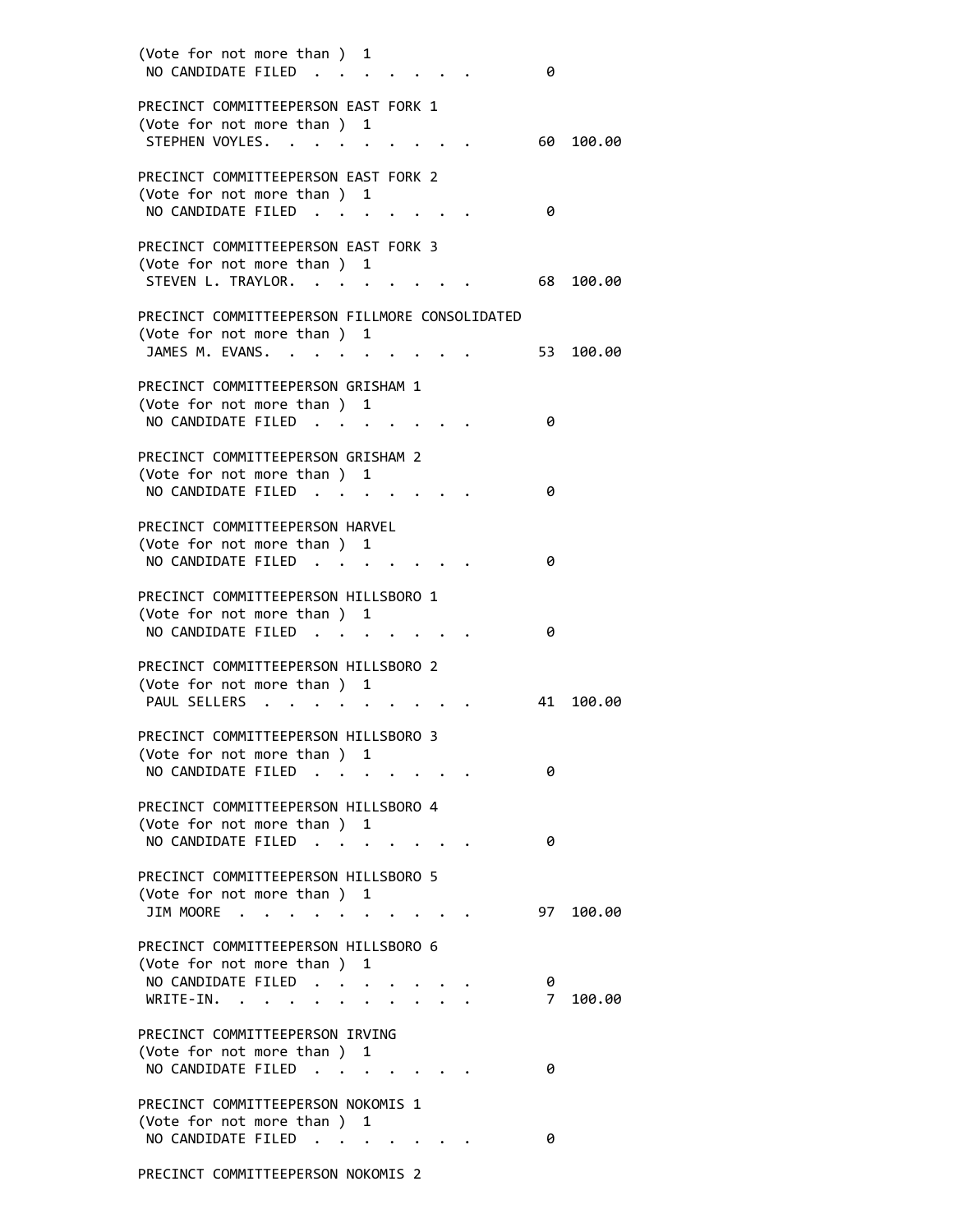| (Vote for not more than ) 1<br>NO CANDIDATE FILED                                                                                                                    | 0  |        |
|----------------------------------------------------------------------------------------------------------------------------------------------------------------------|----|--------|
| PRECINCT COMMITTEEPERSON NOKOMIS 3<br>(Vote for not more than ) 1<br>TREVER L. LOAFMAN.                                                                              | 27 | 100.00 |
| PRECINCT COMMITTEEPERSON NOKOMIS 4<br>(Vote for not more than )<br>1<br>MICHAEL R. GLENN .                                                                           | 35 | 100.00 |
| PRECINCT COMMITTEEPERSON NORTH LITCHFIELD 1<br>(Vote for not more than ) 1<br>NO CANDIDATE FILED                                                                     | 0  |        |
| PRECINCT COMMITTEEPERSON NORTH LITCHFIELD 2<br>(Vote for not more than ) 1<br>LOUIS L. LEWEY.                                                                        | 45 | 100.00 |
| PRECINCT COMMITTEEPERSON NORTH LITCHFIELD 3<br>(Vote for not more than ) 1<br>TIMOTHY L. FOGLE.<br>$\sim$ $\sim$ $\sim$ $\sim$ $\sim$                                | 42 | 100.00 |
| PRECINCT COMMITTEEPERSON NORTH LITCHFIELD 4<br>(Vote for not more than )<br>1<br>NO CANDIDATE FILED                                                                  | 0  |        |
| PRECINCT COMMITTEEPERSON NORTH LITCHFIELD 5<br>(Vote for not more than ) 1<br>TED ELIZONDO<br>$\ddot{\phantom{1}}$<br>$\mathbf{r}$ and $\mathbf{r}$ and $\mathbf{r}$ | 42 | 100.00 |
| PRECINCT COMMITTEEPERSON NORTH LITCHFIELD 6<br>(Vote for not more than ) 1<br>CHUCK NAPIER                                                                           | 47 | 100.00 |
| PRECINCT COMMITTEEPERSON PITMAN<br>(Vote for not more than ) 1<br>NO CANDIDATE FILED<br>$\sim$<br>$\mathbf{r}$ , $\mathbf{r}$ , $\mathbf{r}$                         | 0  |        |
| PRECINCT COMMITTEEPERSON RAYMOND<br>(Vote for not more than)<br>1<br>NO CANDIDATE FILED                                                                              | 0  |        |
| PRECINCT COMMITTEEPERSON ROUNTREE<br>(Vote for not more than ) 1<br>NO CANDIDATE FILED<br>$\ddot{\phantom{a}}$<br><b><i>Contract Contract States</i></b>             | 0  |        |
| PRECINCT COMMITTEEPERSON SOUTH LITCHFIELD 1<br>(Vote for not more than ) 1<br>EVELYN LANTER                                                                          | 30 | 100.00 |
| PRECINCT COMMITTEEPERSON SOUTH LITCHFIELD 2<br>(Vote for not more than ) 1<br>PERRY A. JACKSON                                                                       | 55 | 100.00 |
| PRECINCT COMMITTEEPERSON SOUTH LITCHFIELD 3<br>(Vote for not more than ) 1<br>NO CANDIDATE FILED                                                                     | 0  |        |
| PRECINCT COMMITTEEPERSON SOUTH LITCHFIELD 4<br>(Vote for not more than ) 1                                                                                           |    |        |
| RICHARD WENDEL.<br>$\cdot$ $\cdot$ $\cdot$ $\cdot$ $\cdot$ $\cdot$<br>PRECINCT COMMITTEEPERSON WALSHVILLE<br>(Vote for not more than )<br>1                          | 41 | 100.00 |